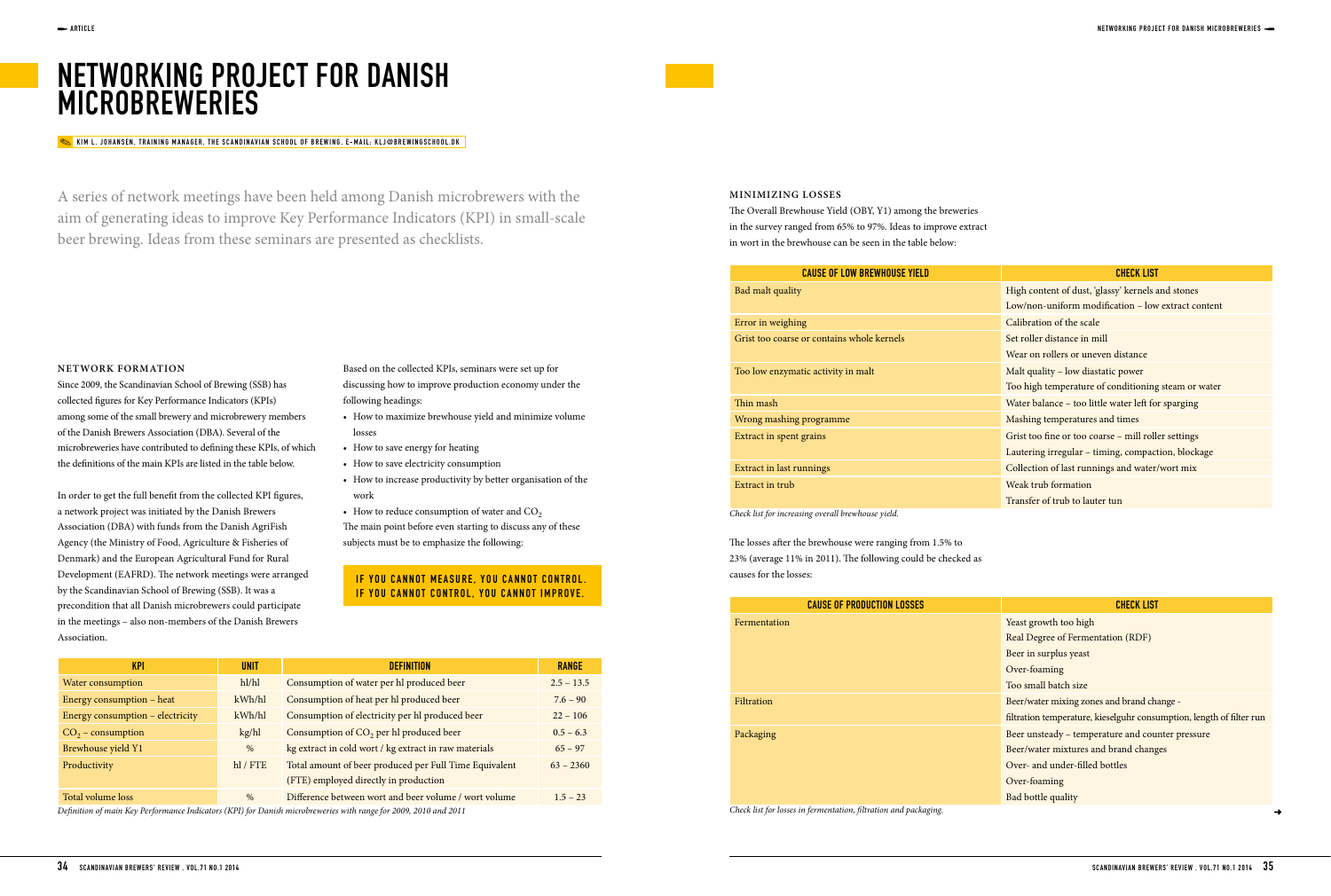### HEATING ENERGY

Consumption of heating varied between the microbreweries from 7.6 to 90 kWh/hl. It should be noted that breweries with a low consumption use electrical heating for mashing and wort boiling, which is dealt with separately below. The two major heat consumers in the brewery are the brewhouse (mash kettle

The productivity of the microbreweries was in the range of 500 to 2400 hl/FTE (Full Time Equivalent, employed directly in production) with a few exceptions of very low productivity. It raises the question of how to organise brewing efficiently. These issues should be considered:

and wort kettle) and the packaging (pasteurisation). Again, it is important to register the heat consumed in order to get an idea of how to reduce the consumption. The table below summarises ideas for heat savings:

### **PRODUCTIVITY – ORGANISATION OF BREWING**

- How small could the yearly sales volume be to support one full time employee? – Experiences from Danish microbreweries show that this limit is around 500 hl per year.
- Could production be organised so that an employee also has time for distribution, sales and administration within the working week? – Automatic start-up of mashing-in and planning brewing in the start of the week will make time for fltration and packaging in the middle of the week and hence distribution, sales and administration in the end of the week.
- Can second-hand equipment be used to reduce the capital expenditure?
- Is it more attractive to be a contract brewer using other breweries' equipment than to invest in your own brewing equipment? – Several microbrewers have found this option more feasible, at least to begin with.

#### **WATER CONSUMPTION**

The water consumption in hl water consumed per hl beer produced ranged from 2.5 to 13.5 hl/hl for the microbreweries, with an average of 6 hl/hl  $(2011)$ . There is room for improvement by applying more than one quality of water (larger microbreweries), by applying high-gravity brewing (might be a quality issue for some), by stopping leaks, by reusing excess hot water from brewhouses and bottle rinsers, by optimising CIP, etc.

efficient motors combined with frequency controls can save a lot of money on a yearly basis. Pumps should be installed with a characteristic suited for the purpose and, in addition, systems that provide cooling, ventilation and compressed air should be correctly sized for their purpose and should be run under optimal conditions. It should also be considered whether part of the operations could run at times during the night, when electricity prices are lower.

Total energy consumption for heat and electricity in kWh/hl from 10 of the 12 microbreweries in the survey for 2011. Black columns represent breweries without small pack filling lines.



The consumption of  $CO$ , ranged from 0.5 to 6.3 kg/hl beer, the majority being in the low end. Possible reduction in the consumption of  $CO<sub>2</sub>$  can be realised by pushing beer with  $N<sub>2</sub>$ or deaerated water instead of CO<sub>2</sub>, by looking for leakages and by applying a CO<sub>2</sub> balancing system for bright beer tanks. The last option is not relevant for the smallest microbreweries.

| <b>HEAT CONSUMER</b>             | <b>CHECK LIST</b>                                            |
|----------------------------------|--------------------------------------------------------------|
| Heating surfaces                 | Avoid fouling by thorough cleaning                           |
| Wort kettle                      | Control rate of evaporation – evaporate less and maintain    |
|                                  | quality?                                                     |
|                                  | Possible heat recovery system                                |
| Hot water                        | Avoid draining hot water                                     |
|                                  | Recover hot water from wort cooling – plan consecutive brews |
|                                  | Planning of CIP – after each other whenever possible         |
| <b>Steam</b>                     | Avoid leakages, collect condensate and insulate pipes        |
| Pasteurisation                   | Do not over-pasteurise                                       |
| Heat savings in the microbrewery |                                                              |

**ELECTRICITY CONSUMPTION**

The figures for electricity consumption among the

microbreweries varied between 22 and 106 kWh/hl. Here, the high consumption fgures are from breweries having electrical heating. In the breweries not using electrical heating, the major consumers of 80-90% of the electricity are motors. Motors are used for pumps, valves, compressors, conveyors, agitators, etc. Factors to consider when motors are selected include efficiency, operating conditions, frequency control, etc. New energy-

Water consumption in hl water/hl beer for 10 of the 12 Danish microbreweries in the survey for 2011. Black columns represent breweries without small pack

flling lines.



#### **CO2 CONSUMPTION**

#### **CONCLUSION**

A network of Danish microbrewers has been established. A set of tools has been made for making beer in a more economical

way and with more consideration for the environment and the surrounding society. This will again improve the competitiveness of the Danish microbreweries.